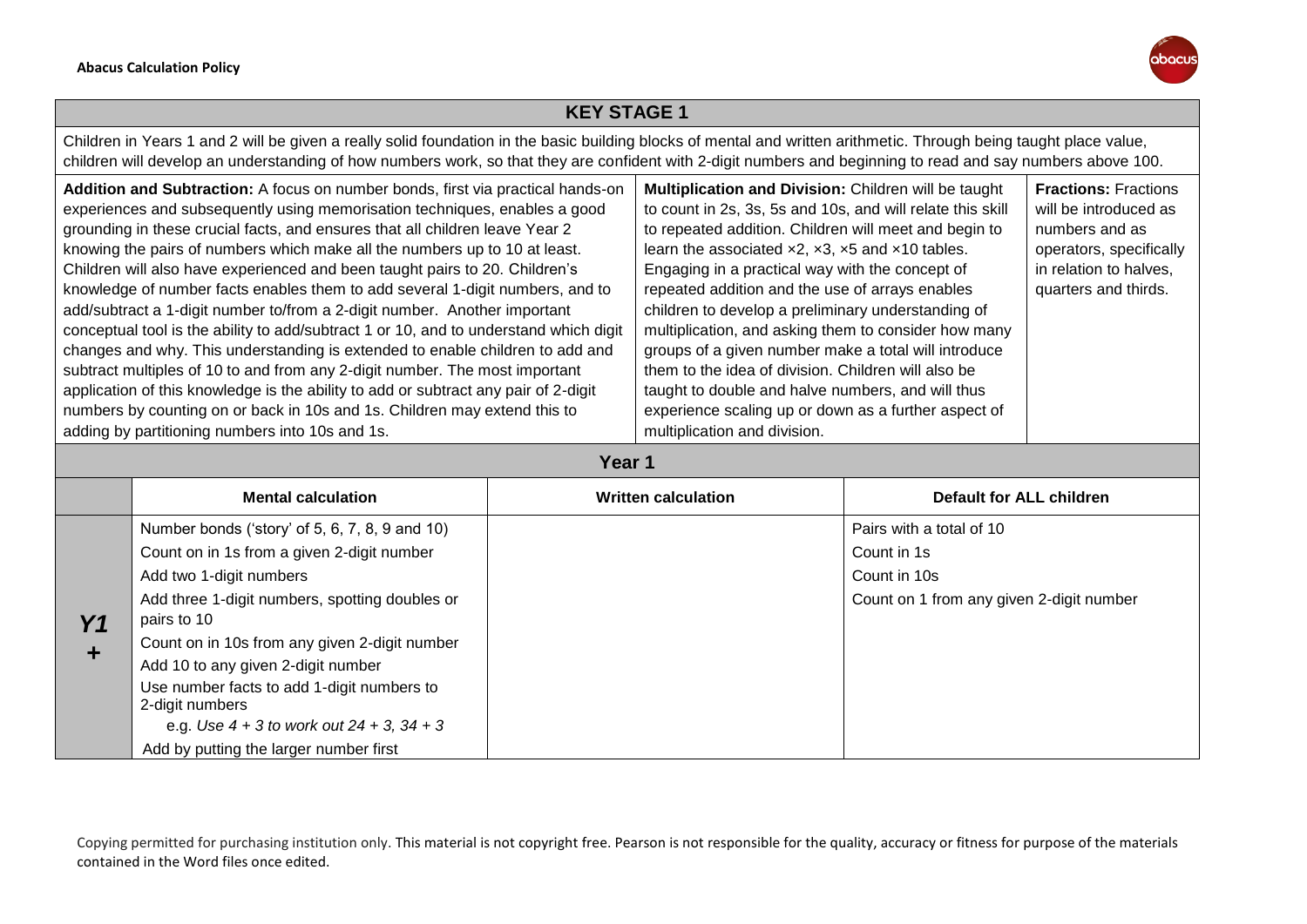## **Abacus Calculation Policy**

| Y1                                      | Number bonds ('story' of 5, 6, 7, 8, 9 and 10)<br>Count back in 1s from a given 2-digit number<br>Subtract one 1-digit number from another<br>Count back in 10s from any given 2-digit number<br>Subtract 10 from any given 2-digit number<br>Use number facts to subtract 1-digit numbers<br>from 2-digit numbers                                         |                            | Pairs with a total of 10<br>Count back in 1s from 20 to 0<br>Count back in 10s from 100 to 0<br>Count back 1 from any given 2-digit number                                                                                              |
|-----------------------------------------|------------------------------------------------------------------------------------------------------------------------------------------------------------------------------------------------------------------------------------------------------------------------------------------------------------------------------------------------------------|----------------------------|-----------------------------------------------------------------------------------------------------------------------------------------------------------------------------------------------------------------------------------------|
| Y <sub>1</sub><br>$\boldsymbol{\times}$ | e.g. Use 7 - 2 to work out 27 - 2, 37 - 2<br>Begin to count in 2s, 5s and 10s<br>Begin to say what three 5s are by counting in 5s,<br>or what four 2s are by counting in 2s, etc.<br>Double numbers to 10                                                                                                                                                  |                            | Begin to count in 2s and 10s<br>Double numbers to 5 using fingers                                                                                                                                                                       |
| Y <sub>1</sub>                          | Begin to count in 2s, 5s and 10s<br>Find half of even numbers to 12 and know it is<br>hard to halve odd numbers<br>Find half of even numbers by sharing<br>Begin to use visual and concrete arrays or<br>'sets of' to find how many sets of a small number<br>make a larger number                                                                         |                            | Begin to count in 2s and 10s<br>Find half of even numbers by sharing                                                                                                                                                                    |
|                                         |                                                                                                                                                                                                                                                                                                                                                            | Year <sub>2</sub>          |                                                                                                                                                                                                                                         |
|                                         | <b>Mental calculation</b>                                                                                                                                                                                                                                                                                                                                  | <b>Written calculation</b> | <b>Default for ALL children</b>                                                                                                                                                                                                         |
| <b>Y2</b><br>┿                          | Number bonds - know all the pairs of numbers<br>which make all the numbers to 12, and pairs with<br>a total of 20<br>Count on in 1s and 10s from any given 2-digit<br>number<br>Add two or three 1-digit numbers<br>Add a 1-digit number to any 2-digit number using<br>number facts, including bridging multiples of 10<br>e.g. $45 + 4$<br>e.g. $38 + 7$ |                            | Know pairs of numbers which make each total up<br>to 10<br>Add two 1-digit numbers<br>Add a 1-digit number to a 2-digit number by<br>counting on in 1s<br>Add 10 and small multiples of 10 to a 2-digit<br>number by counting on in 10s |

Copying permitted for purchasing institution only. This material is not copyright free. Pearson is not responsible for the quality, accuracy or fitness for purpose of the materials contained in the Word files once edited.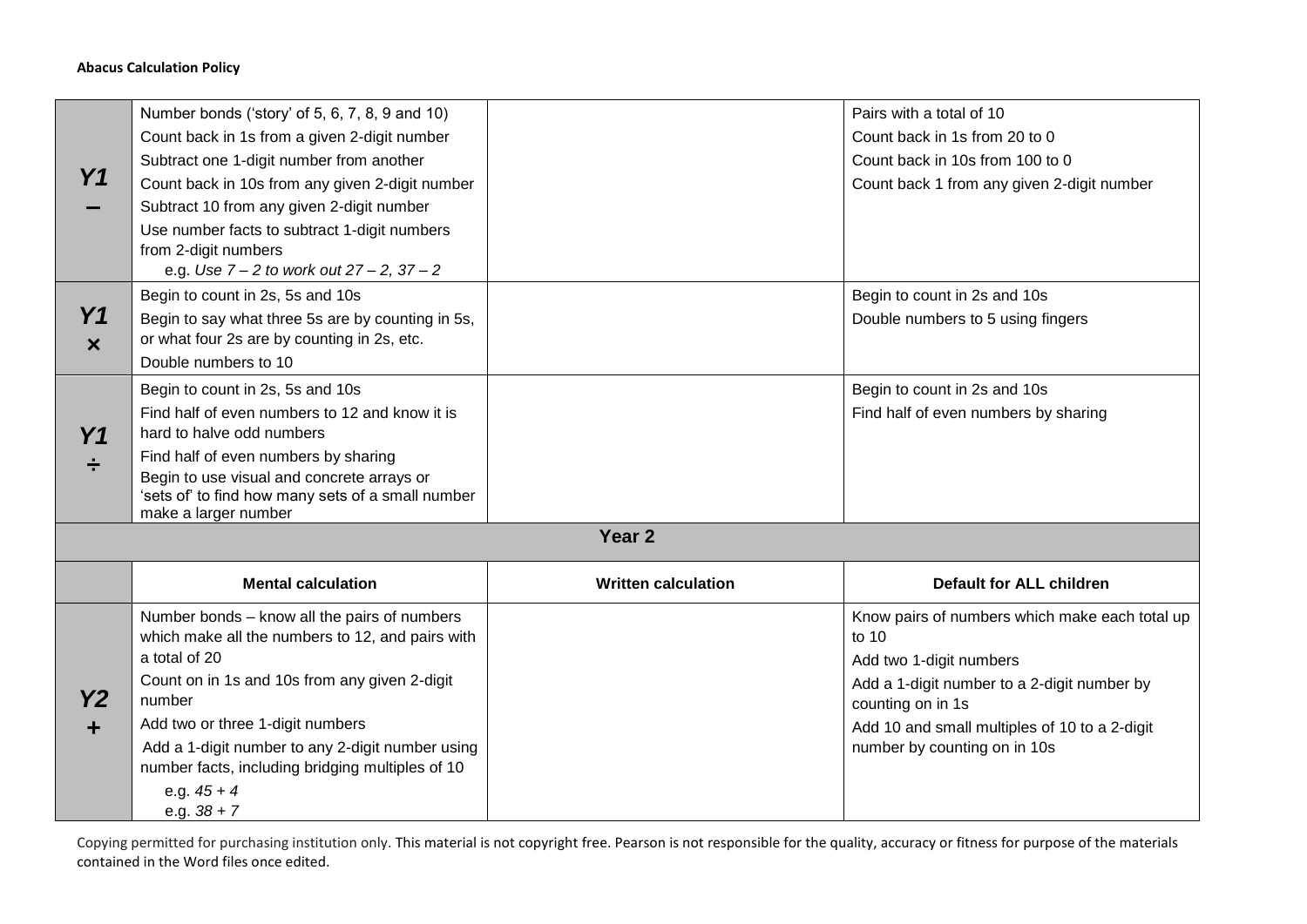## **Abacus Calculation Policy**

|                | Add 10 and small multiples of 10 to any given<br>2-digit number<br>Add any pair of 2-digit numbers                                                                                                                                                                                                                                                                                                                                                                               |                                                                                                                                                                                                                                |
|----------------|----------------------------------------------------------------------------------------------------------------------------------------------------------------------------------------------------------------------------------------------------------------------------------------------------------------------------------------------------------------------------------------------------------------------------------------------------------------------------------|--------------------------------------------------------------------------------------------------------------------------------------------------------------------------------------------------------------------------------|
| <b>Y2</b>      | Number bonds - know all the pairs of numbers<br>which make all the numbers to 12<br>Count back in 1s and 10s from any given 2-digit<br>number<br>Subtract a 1-digit number from any 2-digit<br>number using number facts, including bridging<br>multiples of 10<br>e.g. $56 - 3$<br>e.g. $53 - 5$<br>Subtract 10 and small multiples of 10 from any<br>given 2-digit number<br>Subtract any pair of 2-digit numbers by counting<br>back in 10s and 1s or by counting up          | Know pairs of numbers which make each total up<br>to 10<br>Subtract a 1-digit number from a 2-digit number<br>by counting back in 1s<br>Subtract 10 and small multiples of 10 from a<br>2-digit number by counting back in 10s |
| Y2<br>$\bm{x}$ | Count in 2s, 5s and 10s<br>Begin to count in 3s<br>Begin to understand that multiplication is<br>repeated addition and to use arrays<br>e.g. $3 \times 4$ is three rows of 4 dots<br>Begin to learn the $x2$ , $x3$ , $x5$ and $x10$ tables,<br>seeing these as 'lots of'<br>e.g. 5 lots of 2, 6 lots of 2, 7 lots of 2<br>Double numbers up to 20<br>Begin to double multiples of 5 to 100<br>Begin to double 2-digit numbers less than 50<br>with 1s digits of 1, 2, 3, 4 or 5 | Count in 2s, 5s and 10s<br>Begin to use and understand simple arrays<br>e.g. $2 \times 4$ is two lots of four<br>Double numbers up to 10<br>Double multiples of 10 to 50                                                       |
| Y2             | Count in 2s, 5s and 10s<br>Begin to count in 3s<br>Using fingers, say where a given number is in<br>the 2s, 5s or 10s count                                                                                                                                                                                                                                                                                                                                                      | Count in 2s, 5s and 10s<br>Say how many rows in a given array<br>e.g. How many rows of 5 are in an array of<br>$3 \times 5?$                                                                                                   |

Copying permitted for purchasing institution only. This material is not copyright free. Pearson is not responsible for the quality, accuracy or fitness for purpose of the materials contained in the Word files once edited.